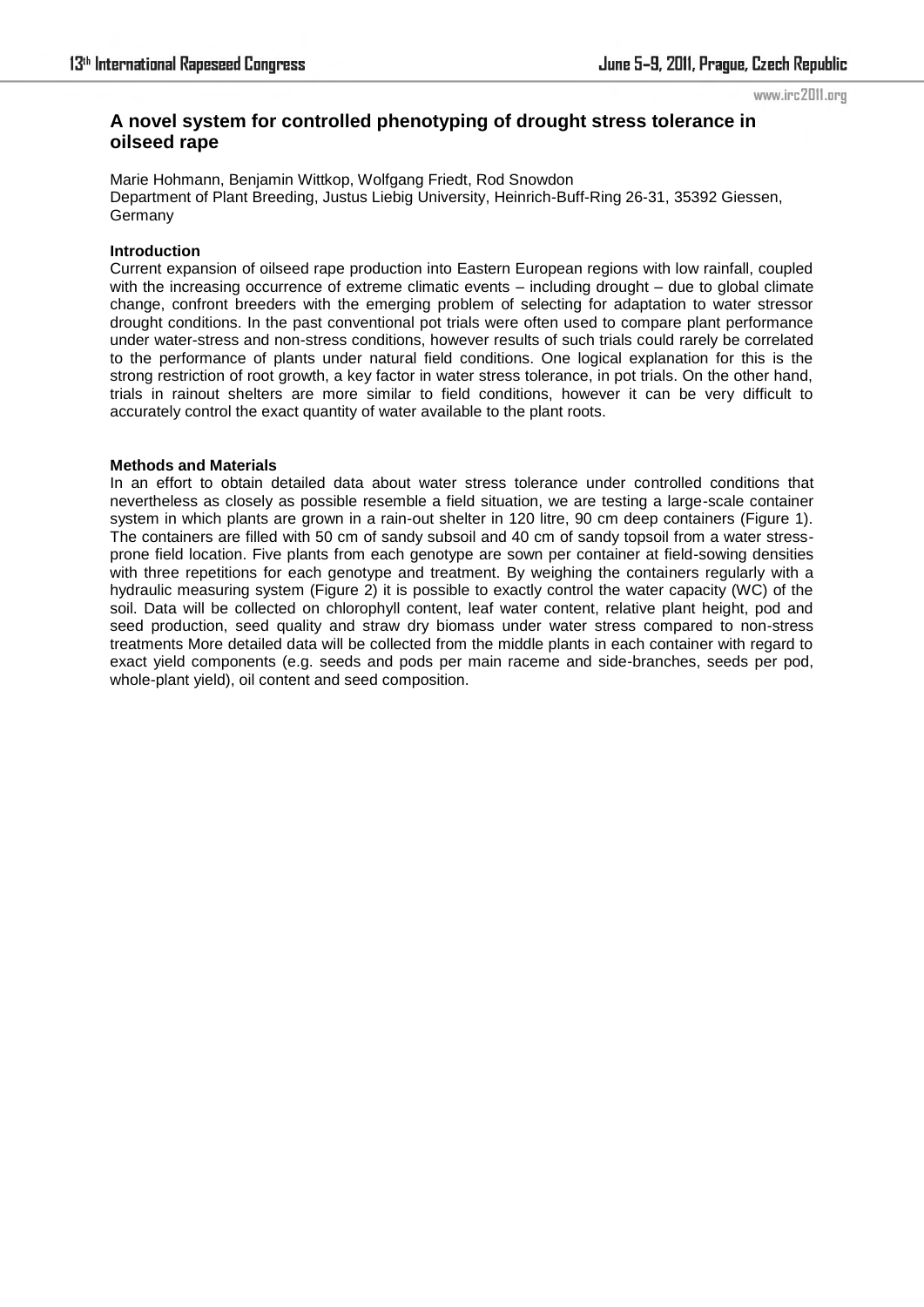www.irc2011.org



Figure 1. Container system for detailed phenotyping of drought stress reactions in oilseed rape shortly before flowering (above) and at the beginning of flowering (below). Five plants per container are sown at field-sowing density in 90cm deep natural soil profiles.